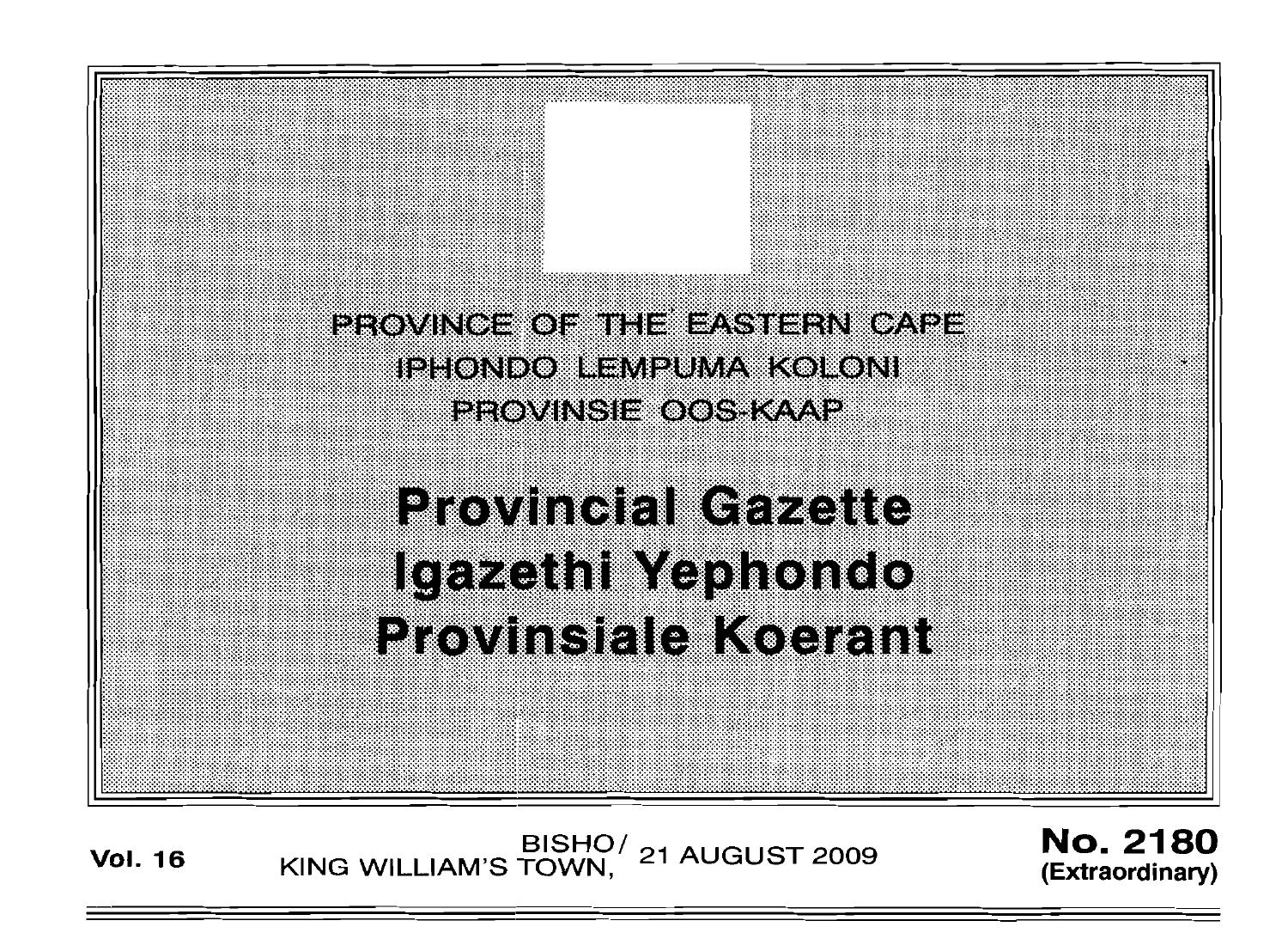|     | <b>CONTENTS • INHOUD</b> |             |                |
|-----|--------------------------|-------------|----------------|
| No. |                          | Page<br>No. | Gazette<br>No. |
|     | <b>PROVINCIAL NOTICE</b> |             |                |
|     |                          | з           | 2180           |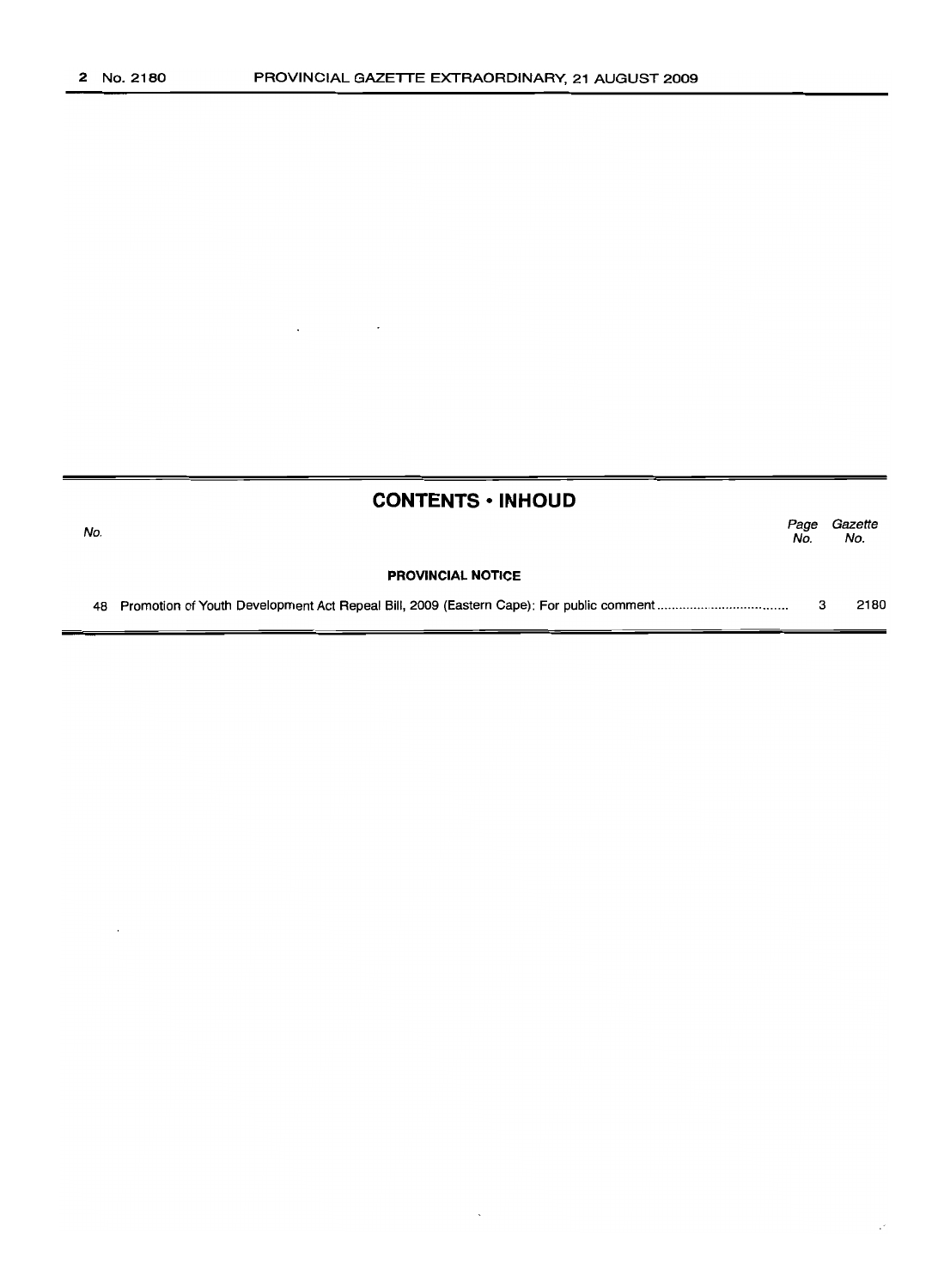### PROVINCIAL NOTICE

No. 48

21 August 2009

### PROVINCE OF THE EASTERN CAPE

### OFFICE OF THE PREMIER

### PROMOTION OF YOUTH DEVELOPMENT ACT REPEAL BILL, 2009 (EASTERN CAPE)

The above mentioned Bill is hereby published for public comment in terms of the rule 147 of the Standing Rules of the Legislature.

Members of the public are invited to submit their comments to the Oirector General, Office of the Premier, Private Bag X 0047, Bisho, 5604 within 14 days from the date of publication hereof.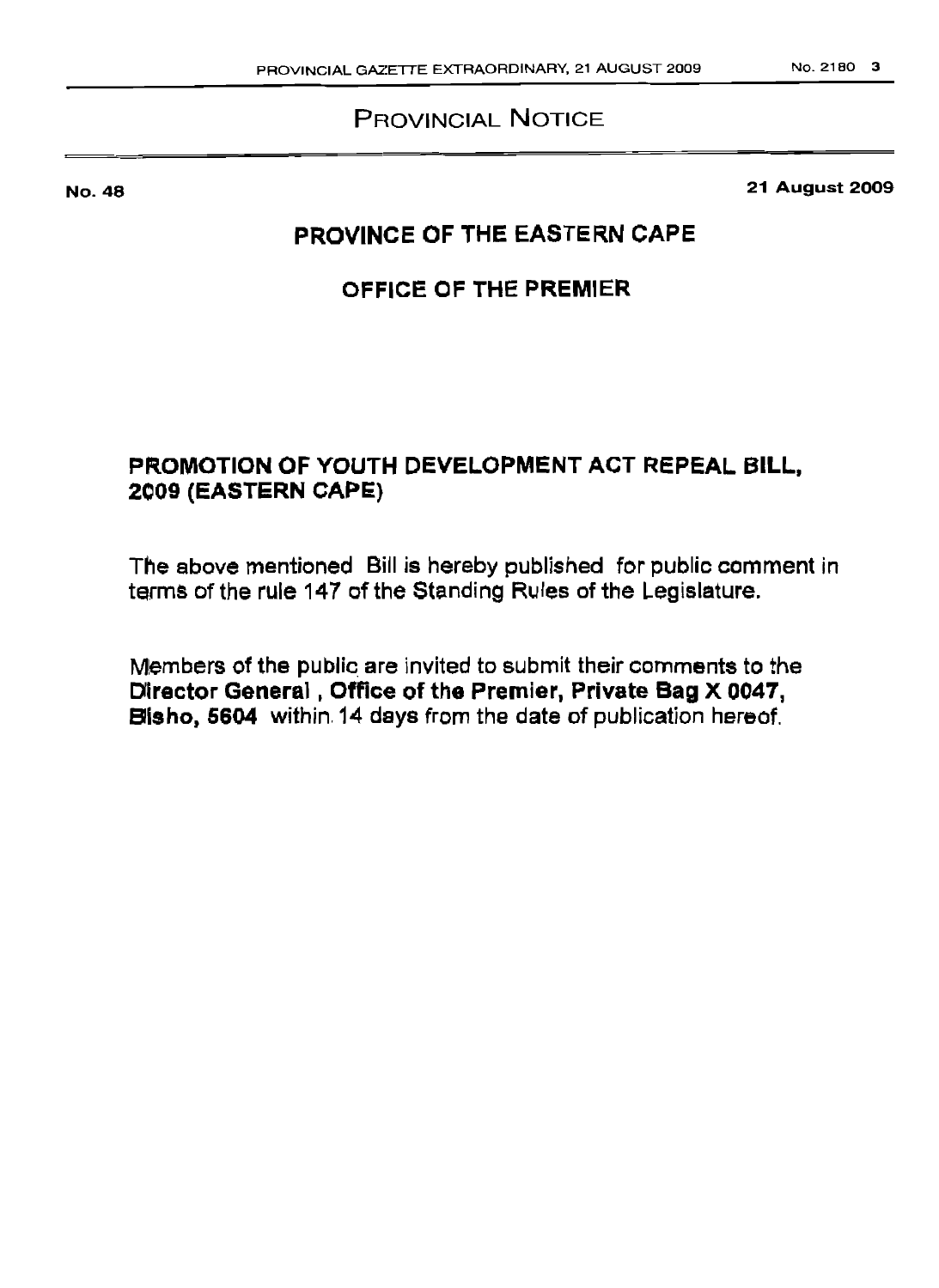# **PROVINCE OF THE EASTERN CAPE**

# **OFFICE OF THE PREMIER**

# **PROMOTION OF YOUTH DEVELOPMENT ACT REPEAL BILL, 2009 (EASTERN CAPE)**

**(As introduced )**

**(BY THE PREMIER OF THE EASTERN CAPE)**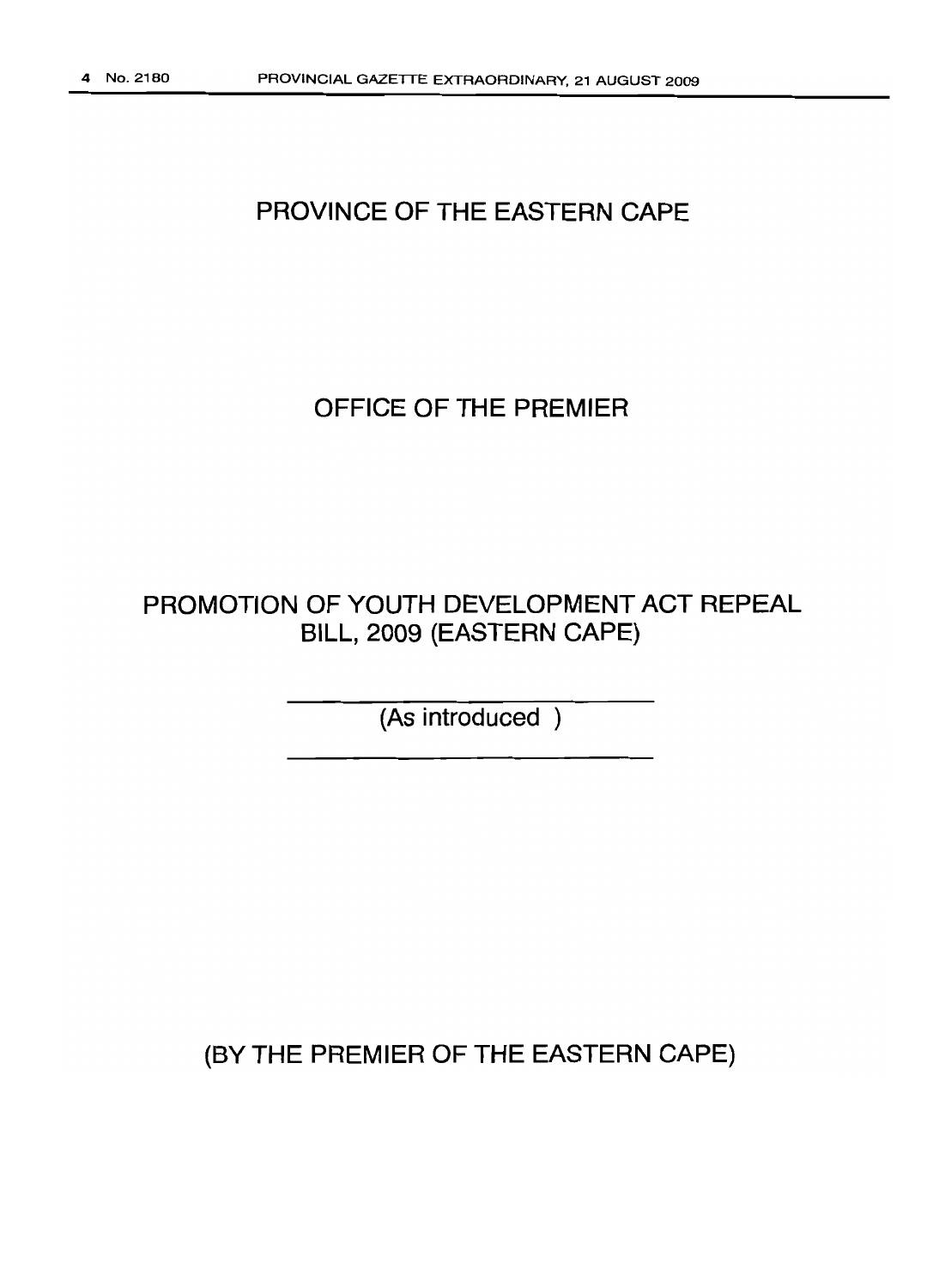#### **BILL**

#### **To provide for the repeal of the Promotion of Youth Development Act, 1995 ( Act No. 6 of 1995) (Eastern Cape) and to provide for the matters incidental thereto.**

#### ARRANGEMENT OF SECTIONS

- 1. Definitions
- 2. Disestablishment of the Commission
- 3. Transitional provisions
- 4. Repeal of law
- 5. Short title

BE IT ENACTED by the Legislature of the Province of the Eastern Cape, as follows: $-$ 

#### **1. Definitions.-**

**"Commission "** means the Eastern Cape Youth Commission established in terms of section 2 the Act;

**"Labour Relations Act"** means the Labour Relations Act, 1995 (Act 66 of 1995);

**"Premier"** means the Premier of the Province of the Eastern Cape;

**"Public Service Act"** means the Public Service Act, 1994 (Proclamation No. 103 of 1994); and

**"the Act"** means the Promotion of Youth Development Act, 1995 (Eastern Cape) (Act No. 6 of 1995).